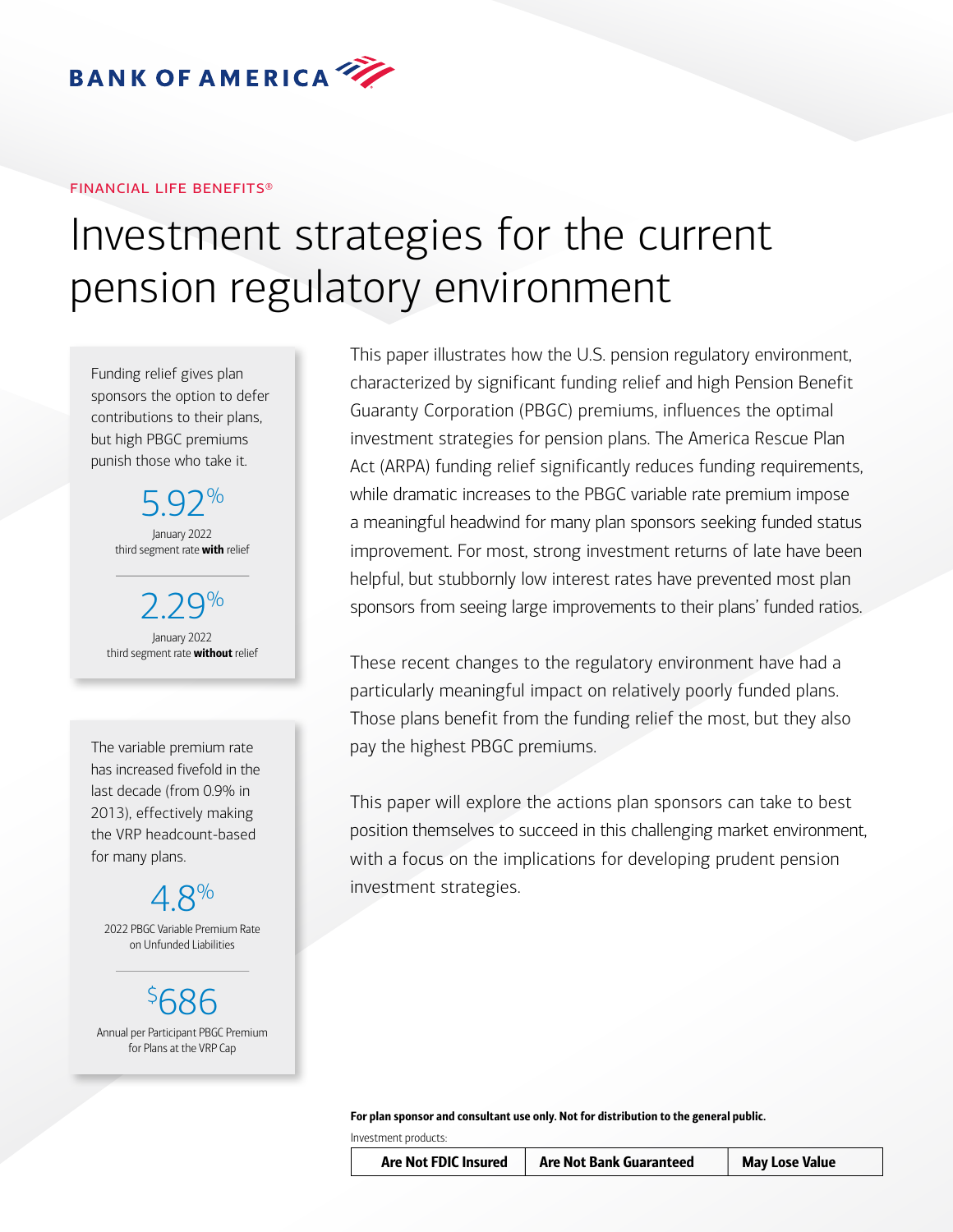# Key takeaways

|                 | <b>Funding relief</b>                                                                                                                                                                                                                                                                      | <b>PBGC</b> premiums                                                                                                                                                                                                                                                        |
|-----------------|--------------------------------------------------------------------------------------------------------------------------------------------------------------------------------------------------------------------------------------------------------------------------------------------|-----------------------------------------------------------------------------------------------------------------------------------------------------------------------------------------------------------------------------------------------------------------------------|
| <b>Basics</b>   | Allows higher interest rates to be used for<br>٠<br>valuations that determine funding requirements.<br>• Lengthens the amortization period for funding<br>shortfalls.<br>Lowers funding requirements for the next 10+ years<br>$\bullet$<br>and makes those requirements more predictable. | • All plans pay flat-rate premium of \$88 per participant.<br>• Underfunded plans pay variable rate premium of<br>4.8% of shortfall, but capped at \$598 per participant.<br>• The rates above are effective for 2022 and will be<br>indexed for inflation in future years. |
| <b>Insights</b> | Lengthens time horizon for many plans to enable<br>more risk-on investing, even in some less liquid<br>asset classes.<br>Could enable tactical under-hedging since funding<br>$\bullet$<br>liabilities are not closely tied to market interest rates.                                      | PBGC premium structure is generally supportive<br>of glide paths because it creates asymmetric<br>risk profiles.<br>For plans at VRP cap, settlement strategies that<br>reduce headcount can be an effective way to mitigate                                                |
|                 |                                                                                                                                                                                                                                                                                            | premiums, but there are trade-offs.                                                                                                                                                                                                                                         |

## Funding relief background

Pension funding relief has been a major factor in the pension landscape practically since the application of the Pension Protection Act (PPA) back in 2008. PPA was designed to push plan sponsors into funding their plans more aggressively than before. The great financial crisis arrived later that year, however, and the combination of falling equity markets and interest rates presented a perfect storm for plan sponsors. PPA exacerbated those issues by forcing many plan sponsors to make large cash contributions at a very challenging time, so Congress was forced to act. The first iteration of funding relief appeared with the Moving Ahead for Progress in the 21st Century Act of 2012 (MAP 21). Since then, funding relief has been modified and extended several times, most recently in 2021 with the ARPA and the Infrastructure Investment and Jobs Act (IIJA).

Every variation of funding relief has had similar qualities, centered on allowing plan sponsors to use higher interest rates for minimum required contribution calculations.

Relief is implemented through complex mechanisms looking back at interest rates over 25 years and applying corridors, rather than simply reflecting current market interest rates. With higher discount rates used, liabilities are lower, funded statuses are higher, and contribution requirements are either reduced or eliminated. There's always been a phase-out mechanism included for the relief to wear away at some point in the future, but every time we've gotten close to that phase-out's having a significant effect, a new extension of relief has been passed.

The intention of this paper is not to explain the specific mechanisms by which funding requirements are determined for pension plans reflecting funding relief. If you'd like those details, please refer to our existing funding relief white paper series. Instead, this paper is intended to explain the impact that funding relief has on plan sponsors, with a focus on how it may change investment-related considerations and provide support for specific types of investment strategies.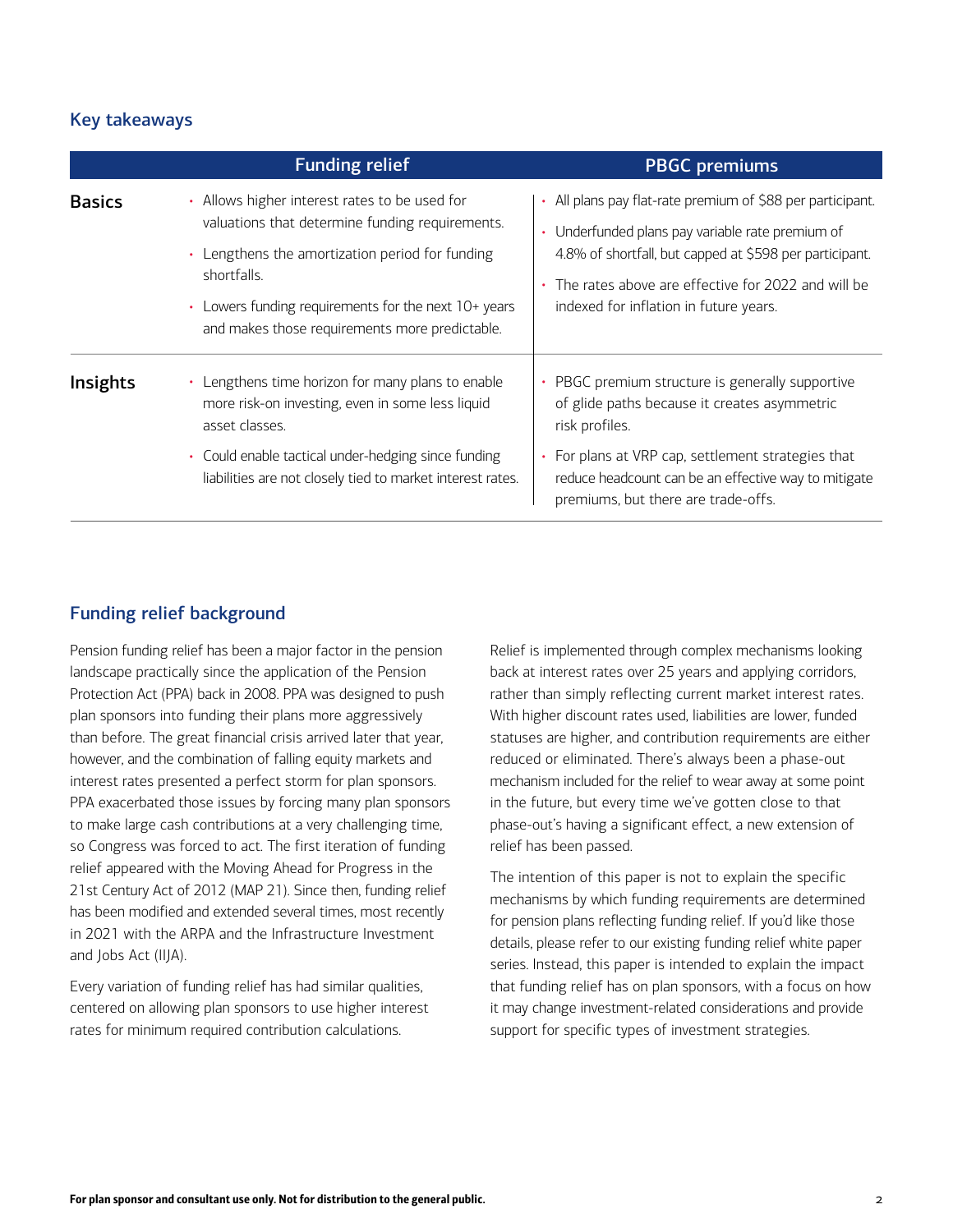### Two primary mechanisms by which ARPA reduces funding requirements

- a) The relief allows higher interest rates to be used in funding valuations, which results in lower funding liabilities and thus lower minimum required contributions. The interest rates used for funding valuations will also be less dependent on the current market interest rate environment.
- b) The relief also prescribes a longer amortization period (15 years rather than seven) for amortizing funded status shortfalls. The extended amortization period also reduces funding requirements and limits the short-term volatility of funding requirements.



### Funding relief extended again (and again)

Effective interest rates are calculated for a hypothetical plan with a duration of about 12 years at a 4% discount rate. Projections assume market interest rates remain at levels observed during December 2021, based on the published applicable interest rates under IRC 417(e) for that month (1.16% for 5 years, 2.72% for next 15 years, and 3.10% beyond 20 years).

### Impact of funding relief on future funding requirements

The impact of the relief varies widely from plan to plan. Plans with larger funding deficits will see dramatically reduced or eliminated funding requirements. Well-funded plans (which already had minimal funding requirements) will be largely unaffected.

- a) For those affected, this relief will significantly lower contribution requirements and the risk associated with contribution requirements increasing in the near term. The fact that future contributions will be lower and less volatile will have significant implications for the plans' investment strategies.
- b) For other plans that were already well funded or where the plan sponsor was already contributing more than minimum required amounts, the relief may have little impact.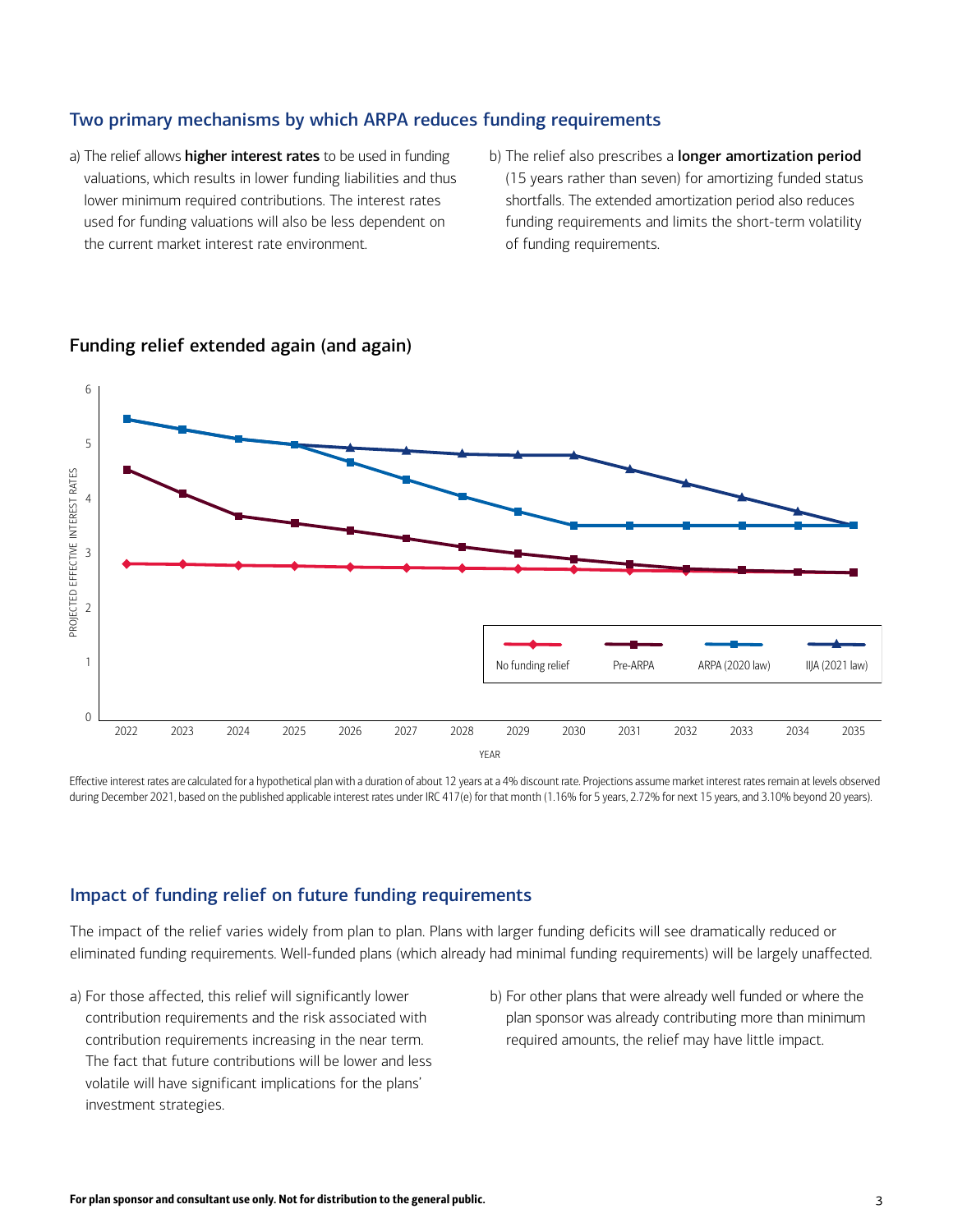### Investment Implications

For plan sponsors that benefit significantly from the relief, the main implications for investment strategy are:

- a) The expected time horizon for the plan is lengthened as the relief delays funding requirements significantly, making a near-term plan termination considerably less likely.
- b) The impact that asset losses have on near-term funding requirements has been significantly dampened, which may allow some plan sponsors to tolerate more risk.
- c) Funding liabilities are no longer closely tied to changes in market interest rates, so plan sponsors may have even less reason to hedge interest rate risk. This is especially true for plans that are not pursuing settlement strategies in the near term or those that are not sensitive to changes in the plan's liability on the balance sheet.

For plan sponsors who were concerned that poor investment results might lead to large near-term contribution requirements, funding relief may help and allow for more aggressive asset allocations.

### Strategic implementation

Longer time horizons and a greater risk tolerance could enable some modifications to a plan's investment strategy:

- a) They could allow for a more aggressive asset allocation/ glide path generally, targeting higher returns with a greater reliance on return-seeking assets.
	- (1) Absent funding relief, one or two bad years in the markets could result in a sharp increase in required cash contributions. The extended amortization period significantly dampens the impact of a poor performance year.
	- (2) Over the long run, equities are very likely to outperform bonds. For plan sponsors that can accept the shortterm volatility, staying invested in a well-diversified return-seeking asset allocation should pay off.
- b) A longer time horizon could also allow for a greater use of illiquid private assets such as private equity, private debt, real estate and infrastructure.
	- (1) Adding alternatives to the return-seeking asset lineup may be particularly important if the overall allocation to return-seeking assets is being increased. They may mitigate some of the additional risk through greater diversification.
	- (2) In a low-interest-rate environment, being able to capture some illiquidity premium could be particularly impactful.
	- (3) For more on alternative investment strategies, please refer to *Merrill's AI Digital Brochure*.
- c) Liability hedging strategies could be reevaluated to allow for more tactical under-hedging of interest rate risk in the immediate term. On the next page, we'll explore the trade-offs associated with such an approach.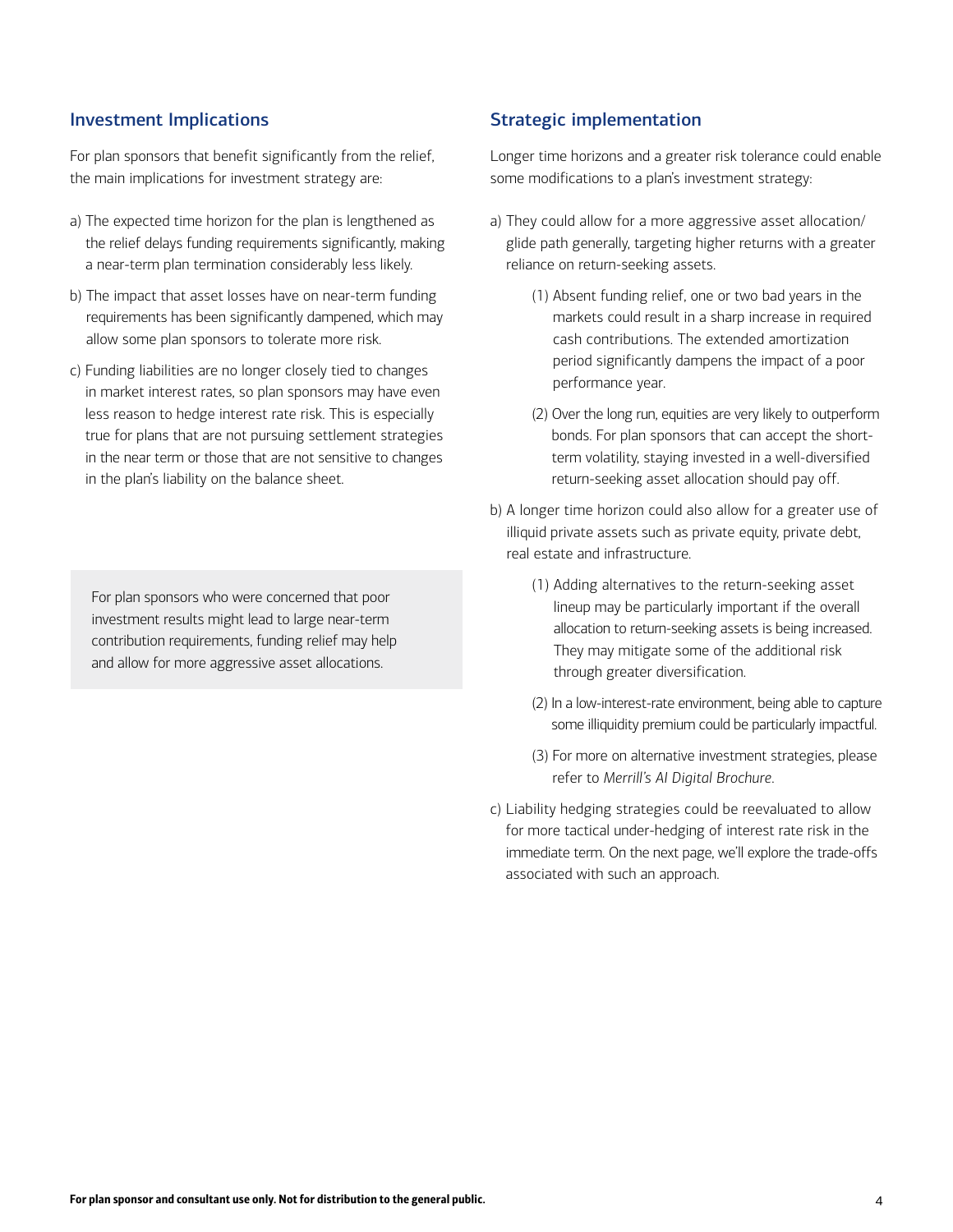# Hedge ratio illustration



The **hedge ratio** is the portion of the liability's interest rate risk that is hedged.

Assuming fixed income assets are invested to match liability duration, the hedge ratio is the funded ratio times the liability allocation.

For example, for a plan that is 80% funded with a 60% allocation to LDI, the hedge ratio is  $48\% = 80\% \times 60\%$ .

Liability-hedging assets could be invested at durations that are longer (or shorter) than the duration of the liability itself to target a higher (or lower) hedge ratio.

### Funding relief and interest rate risk

Funding relief could support the under-hedging of liabilities for plan sponsors with the necessary risk tolerance.

- Absent funding relief, a plan sponsor may be concerned with the risk that declining interest rates could lead to high cash contribution requirements.
- With funding relief, this is a nonfactor because the interest rates that we'll see for the next 10+ years are barely related to the interest rates in the market.
- The 5% floor on interest rates makes it so that each segment rate can't go below 4.75% through 2030 and below 3.5% once relief is fully phased out in 2035.
- Plan sponsors with higher risk tolerances could use some of that risk budget to take more interest rate risk.
- Plan sponsors with longer time horizons have more time for the strategy to play out.
- Adopting a policy with a larger return seeking asset allocation and therefore a smaller liability-hedging allocation will result in a lower interest rate hedge ratio naturally. Allows higher interest rates to be used for valuations that determine funding requirements.

But there are reasons many plan sponsors will decide to maintain a robust Liability Driven Investment (LDI) strategy.

- Reducing funded status volatility may be important to stabilize financial accounting results, satisfy debt covenants or enable settlement strategies.
- The presence of a normal upward-sloping yield curve implies long-duration bonds are currently yielding more than short-duration bonds. It also implies that interest rates are going to rise (forward rates are higher than spot rates with an upward-sloping yield curve). Over time, some return is generated from bonds rolling down the yield curve.
- Long-duration government bonds usually benefit from a "flight to quality" that coincides with a sharp sell-off in equity markets. Holding some amount of long Treasuries usually reduces equity risk.
- Tactically under-hedging will also only be attractive for plan sponsors with conviction that long-term interest rates are more likely to rise than to fall.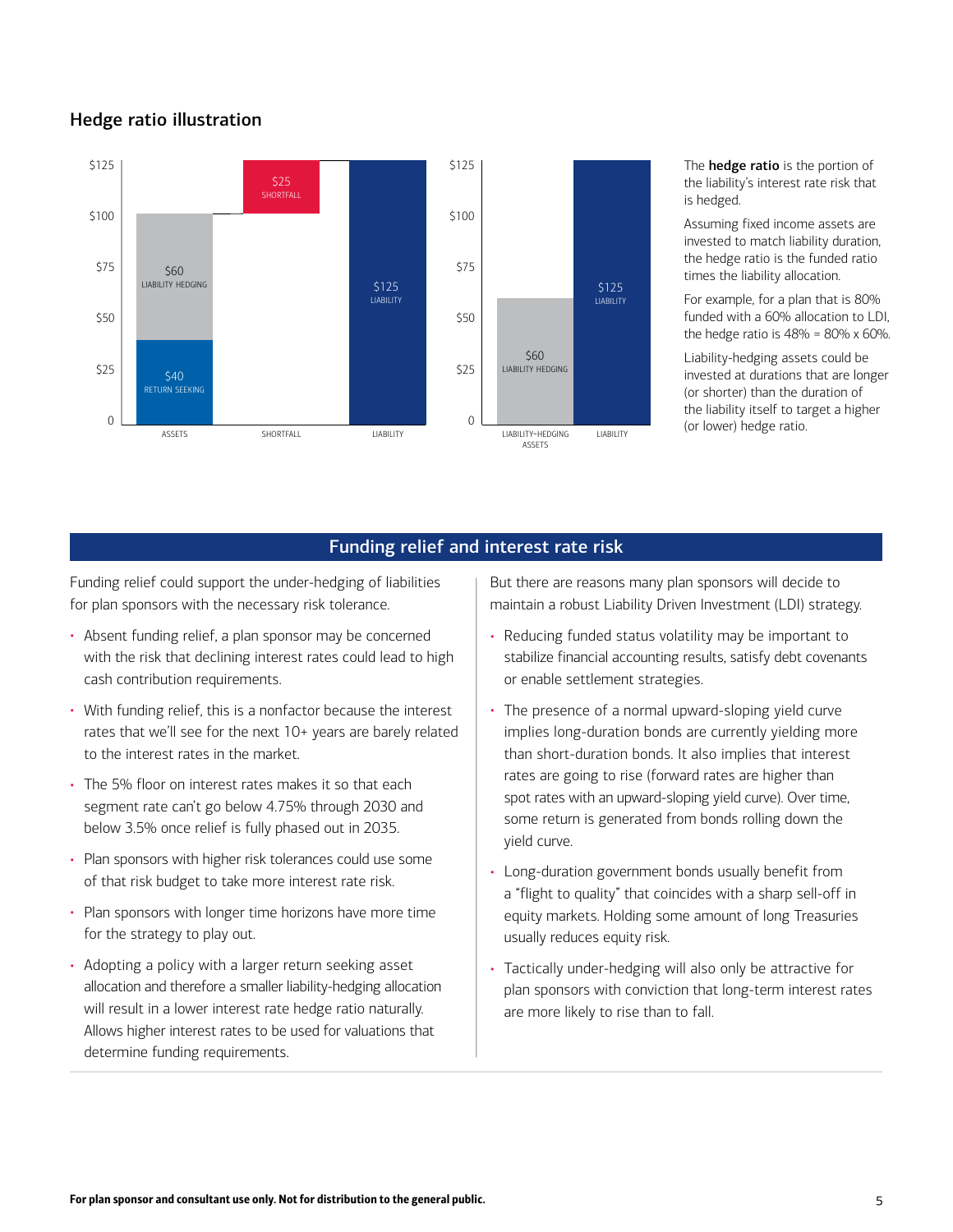# Elevated PBGC premiums and the application of the VRP cap

PBGC premiums have increased significantly in the last decade and thereby became a central consideration in strategy setting for pension plans. There are two components of PBGC premiums: flat rate and variable rate. The flat rate premium is a simple head count-based premium. At \$88 per participant for 2022, it is more than double the rate from 10 years ago. The VRP is more complex, determined as a percentage of the unfunded liability, but not to exceed a per-participant cap.

This section of the white paper will demonstrate how the PBGC premiums should be considered in the development of prudent investment policies for pension plans. It will show how the structure of the PBGC VRP creates asymmetric risk profiles, where the upside and downside associated with taking risk may be unbalanced. In general, this risk profile is supportive of the use of de-risking glide paths. The paper will also explore how targeted settlements can be effective for reducing PBGC premiums for plans at the cap, though not without trade-offs.

### Increases to PBGC premium rates

|                                        |                 |           | 2013 2022 Increase |
|----------------------------------------|-----------------|-----------|--------------------|
| Per-participant flat-rate premium \$42 |                 | - S88     | 2x                 |
| VRP-rate on PBGC shortfall             | $0.9\% - 4.8\%$ |           | 5x                 |
| VRP-per-participant cap                |                 | S400 S598 | 1.5x               |

### More on the PBGC VRP

The basic VRP works essentially like a tax on shortfall of plan liabilities less plan assets. At 4.8% for 2022, the rate has increased fivefold in the last decade. The VRP represents the largest portion of premiums paid by most plan sponsors, though well-funded plans can avoid it entirely.

- i) The VRP cannot exceed the variable rate premium cap ("the cap"), which is \$598 per participant for 2022.
- ii) Since 2013, the VRP rate has increased over 500%, whereas the cap has increased only 50%. Due to this disconnect, many plans are benefiting from the cap now that weren't several years ago.
- iii) The PBGC liability is calculated using one of two interest rate measures available. The standard method is based on corporate bond rates at the beginning of the plan year, while the alternative method involves smoothing over 24 months and a small look-back. Whichever method is used, the applicable interest rates are much lower than funding interest rates and generally more closely related to market interest rates.
- iv) The assets are calculated using the market value of assets with no smoothing. Contributions made up to 8.5 months into a plan year can be included in the assets, though.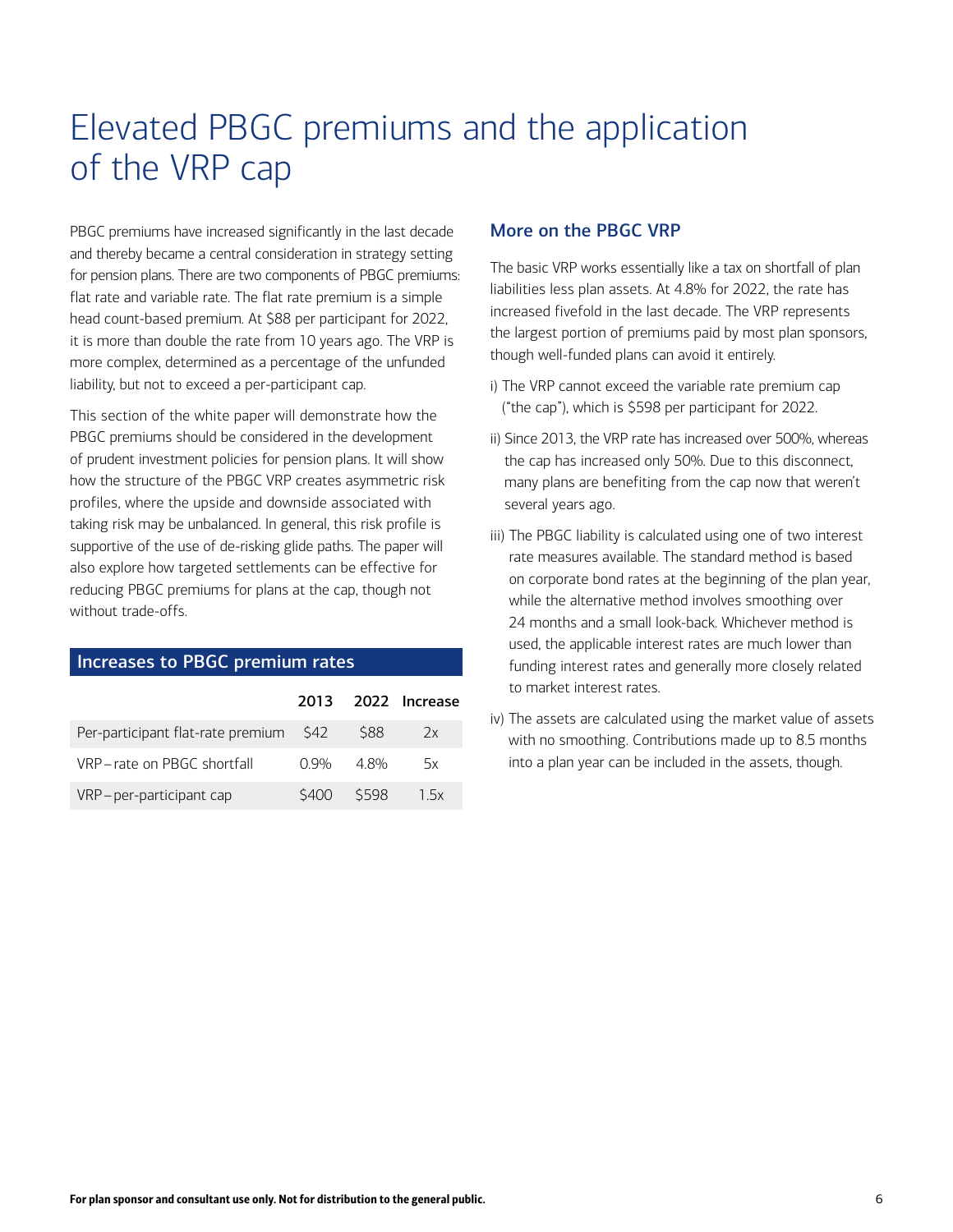

## PBGC premiums by funded ratio example

participants (so the average participant's benefit is worth \$100,000).

#### Observations:

- The flat rate premium is unavoidable and independent of the funded ratio.
- The variable rate premium is eliminated at a 100% funded ratio.
- The cap applies here at a funded ratio of 87%.
- The funded ratio at which the cap applies is a function of the average liability per participant:
	- For plans with higher average liabilities, the cap will apply at higher funded ratios.
	- For plans with lower average liabilities, the cap will apply at lower funded ratios.
- Thus, underfunded plans with lower per-participant liabilities (higher head counts) will be subject to the highest PBGC premiums as a percentage of assets. The plan shown in this illustration has a PBGC liability of \$100 million and 1,000

### Implications for pension investment strategies

Plans subject to the cap stand to benefit from funded status volatility, while plans that are fully funded can only see premiums increase if their funded ratio changes. This creates asymmetric risk profiles where the potential benefit of risk-taking diminishes as funded status improves. De-risking glide paths can be constructed to take advantage of this, ideally with the support of a robust asset-liability study.

# The asymmetric risk profiles created by the structure of the VRP are evident when considering two hypothetical plans:

A plan that is very well funded (100% on a PBGC basis) has no VRP, but if the plan's funded status worsens, any new shortfall will be penalized at nearly 5% in PBGC premiums annually. There's no corresponding benefit from further improvement to the plan's funded status. This plan has asymmetric downside risk, meaning improvements receive no benefit but declines are significantly punished.

A plan that is poorly funded on a PBGC basis and subject to the cap would not see their PBGC premiums increase even if its funded status worsens because of the effect of the cap. However, achieving funded status improvement could reduce PBGC premiums significantly. This plan has asymmetric upside risk, meaning improvements are rewarded but declines are not consequential.

As those hypotheticals illustrate, poorly funded plans are rewarded for taking risk whereas well-funded plans are penalized. The structure of the PBGC premiums is supportive of de-risking glide path strategies whereby risk is reduced as a plan's funded status improves. Moreover, we believe a glide path should be designed for a pension plan only after modeling the plan's PBGC premiums under various economic scenarios, since they represent the largest annual expense for many plans.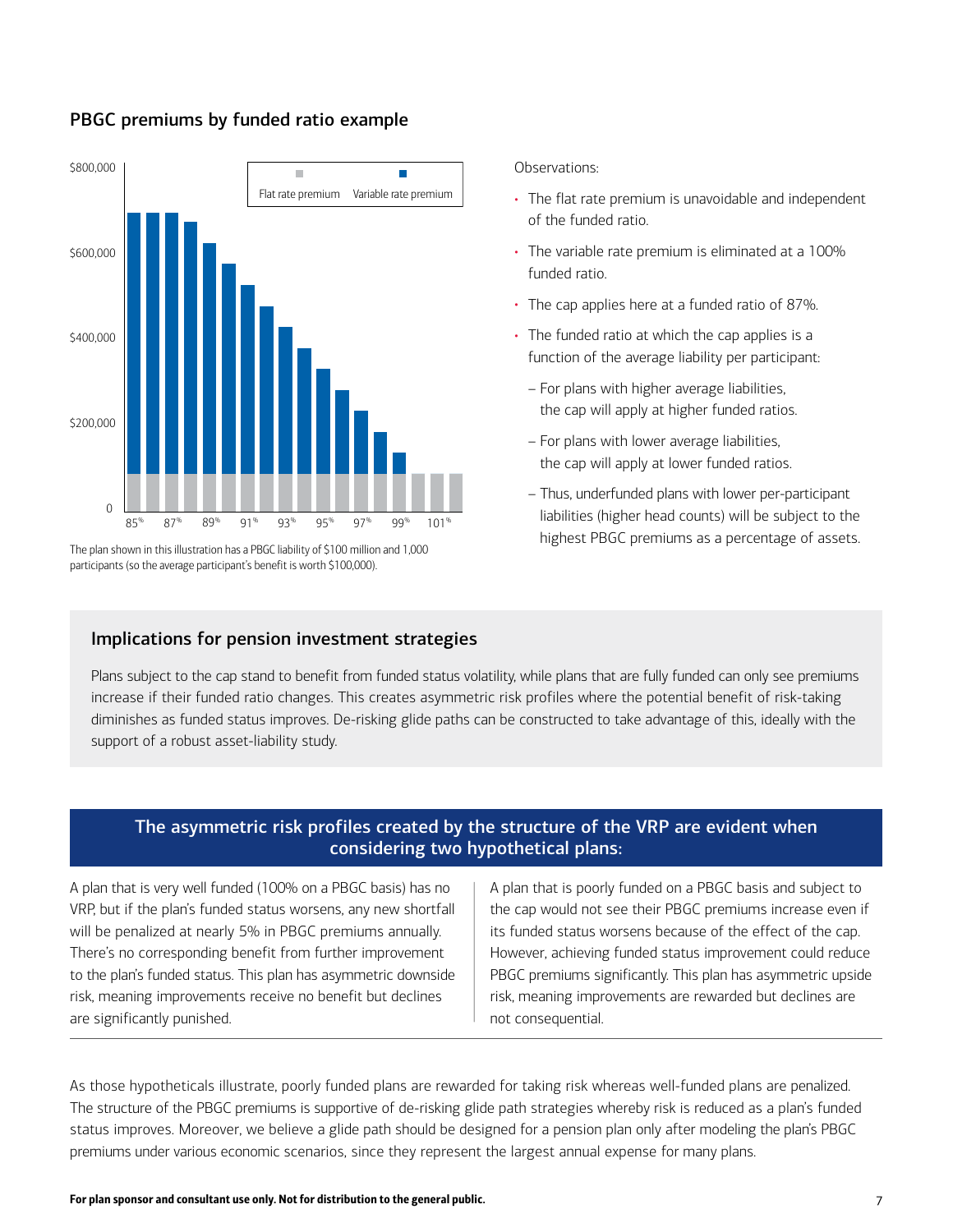# PBGC premiums and settlements

Settlement strategies, including lump sum windows and annuity purchases, can be used to reduce PBGC premiums. Settlements are particularly effective at reducing PBGC premiums for plans at or near the VRP cap, where the annual PBGC premium savings are on the order of \$700 per participant removed. It's important that settlements be considered as part of a broader pension risk management strategy, where the plan's investment strategy is the centerpiece.

- 1) There are important trade-offs associated with settling liabilities, especially in a low-interest-rate environment where settlement costs are high.
- 2) Settling liabilities in an underfunded plan will further worsen the plan's funded status, even if liabilities are settled at book value. This could make it challenging for assets to keep pace with liabilities post-settlement.

3) Settling liabilities at a low discount rate (for example, 2% for annuities) is financially equivalent to investing in an asset that perfectly hedges those liabilities, but with a low yield locked in. This means a plan sponsor could be "settling" for 2% when they'd expect long-term returns of 6% to 7% by continuing to invest those same assets.

Bank of America can help you evaluate settlement opportunities within the broader context of your long-term pension risk management strategy.



# Settlement illustration

Observations:

- Assuming liabilities can be settled at cost, a settlement will reduce the funded ratio of an underfunded plan, though the shortfall in dollar terms will be unaffected.
- A lower funded ratio could trigger cash contribution requirements, though funding relief could mitigate this effect.
- A lower funded ratio may make it harder for a plan to achieve investment-related goals, with fewer assets remaining to match or exceed the growth on the liability.